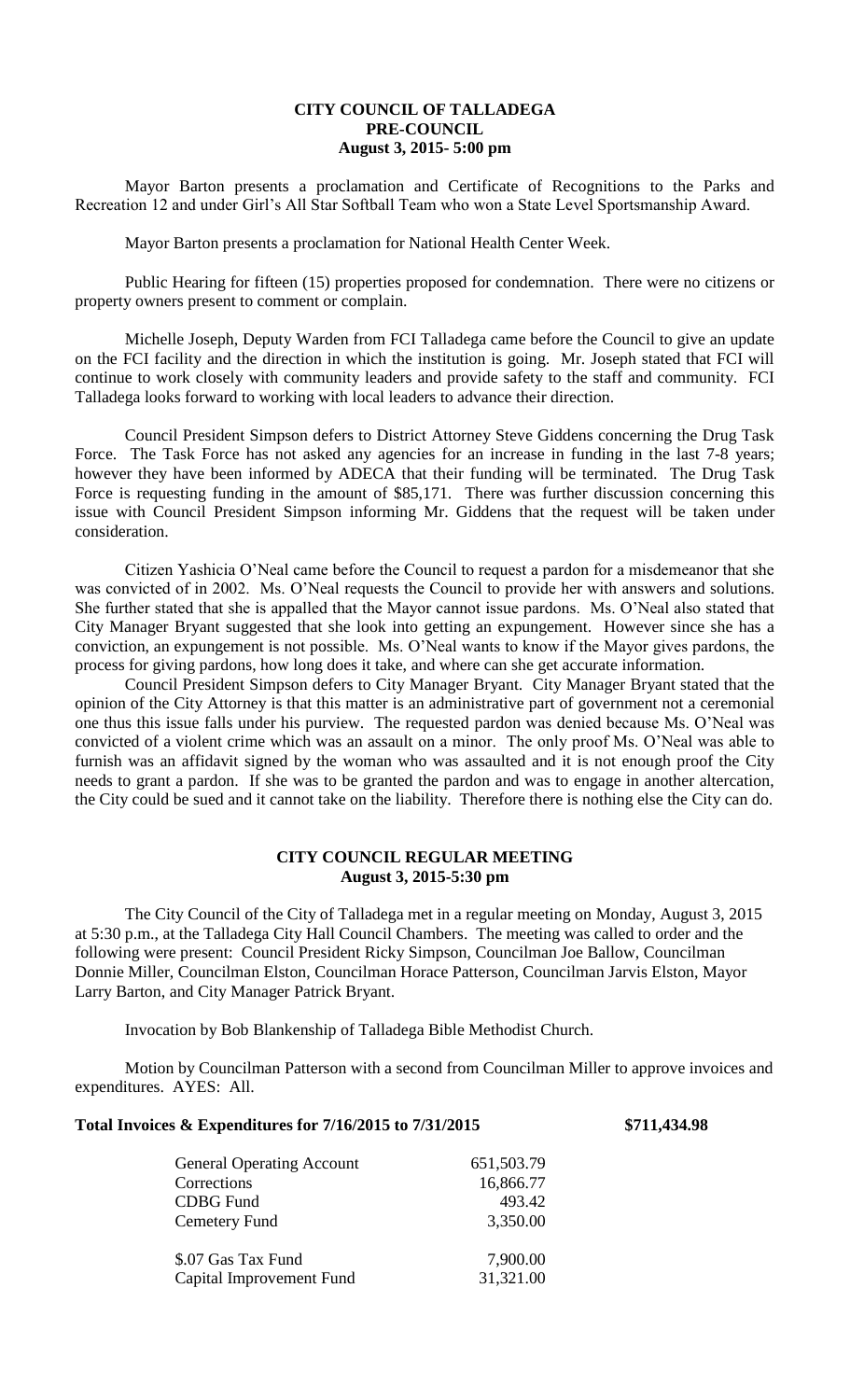Motion by Councilman Miller with a second from Councilman Ballow for approval of minutes of the Regular Meeting of July 20, 2015. AYES: All.

It was agreed upon that the nominations for the County Board of Equalization will be brought back to the next Council Meeting with submission of the nominations to be turned into City Clerk Cheeks.

David Andrews from the Center of Municipal Solutions came before the Council to request a third extension for a special use permit for the telecommunication tower located at the Courthouse Square.

**Resolution #3572** authorizing an extension on the Special Use Permit for Verizon at 1 Courthouse Square.

Motion by Councilman Miller with a second from Councilman Patterson to approve Resolution #3572. Roll Call. AYES: All.

**Resolution #3589** approving the issuance of a Certificate of Election to Ricky Simpson for Council Member Ward 4.

Motion by Councilman Elston with a second from Councilman Ballow to approve Resolution #3589. Roll Call. AYES: Councilman Miller, Councilman Patterson, Councilman Ball, and Councilman Elston ABSTAIN: Councilman Simpson

**Resolution #3590** approving the issuance of a Certificate of Election to Shirley Simmons-Sims for Board of Education Ward 1.

Motion by Councilman Elston with a second from Councilman Patterson to approve Resolution #3590. Roll Call. AYES: All.

**Resolution #3591** approving the appointment of election officers for the 2015 Municipal Election.

Motion by Councilman Elston with a second from Councilman Patterson to approve Resolution #3591. Roll Call. AYES: All.

**Resolution #3592** approving the construction contract with George Hicks Construction for The Square Cup Project at a cost of \$340,323.00.

Motion by Councilman Patterson with a second from Councilman Elston to approve Resolution #3592. Roll Call. AYES: Councilman Patterson, Councilman Ballow, Councilman Miller, and Councilman Simpson ABSTAIN: Councilman Elston

**Resolution #3593** approving an agreement with RiverTree Systems Inc. to perform business audits.

Motion by Councilman Patterson with a second from Councilman Miller to approve Resolution #3593. Roll Call. AYES: All.

**Resolution #3594** approving a contract with Waites Construction for demolition of structures on five properties for a total cost of \$23,750.00.

Motion by Councilman Elston with a second from Councilman Ballow to approve Resolution #3594. Roll Call. AYES: All.

**Resolution #3595** approving purchase agreements with NAFECO and Sunbelt Fire for Fire Department turn out gear.

Motion by Councilman Patterson with a second from Councilman Miller to approve Resolution #3595. Roll Call. AYES: All.